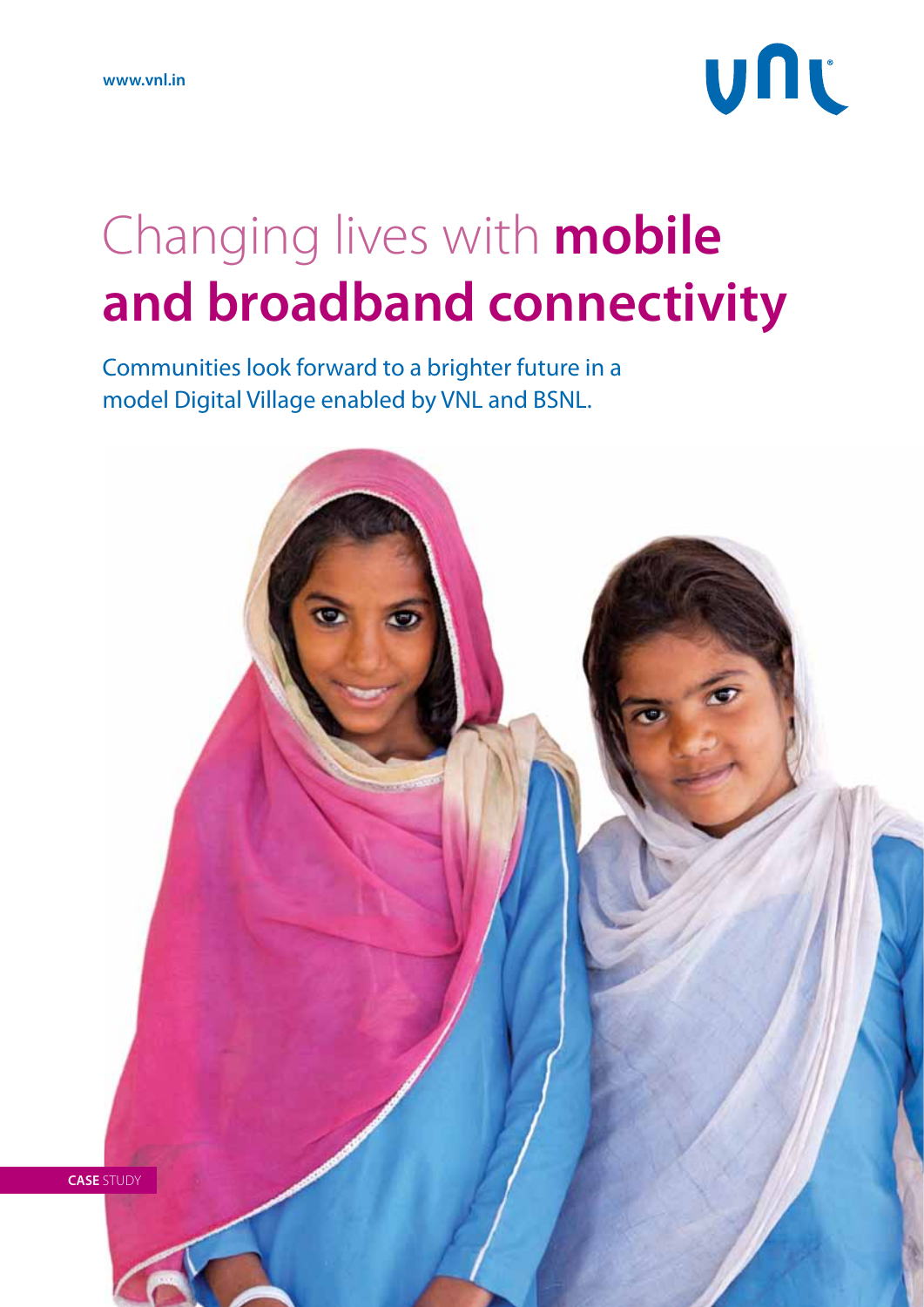### Can mobile and broadband connectivity transform the face of communities? Is it possible to change lives through e-Education, e-Health, and e-Governance?

VNL shows how the Karenda Digital Village model can be adopted by the Digital India program to extend connectivity beyond Gram Panchayats.

#### **Summary**

Mobile and broadband connectivity has the power to change the lives of poor and backward communities, and give them a brighter future. This can be easily seen in Karenda, a modest village in Rajasthan.

Working with BSNL, which provides backhaul and subscriber management, VNL has provided mobile and Wi-Fi services here, using its awardwinning, sustainable WorldGSM™ technology, and extended them to two

neighbouring villages, Bahadari and Phalsa, to create a cluster of Digital Villages with a combined population of 3,590 persons or 587 households (2011 Census).

Perhaps the most game-changing application in this Digital Village is the Smart Class that VNL has setup in the Government School, Karenda, where e-Learning is now helping students and teachers follow a new paradigm of education.

E-Governance, too, gets a boost through connectivity at an e-Mitra booth where citizens can access government-issued identity documents without having to travel long distances.

That's not all. Connectivity is changing lives in a quiet, yet fundamental way in this village cluster. Communicating with family, friends, associates and the outside world is now easier. Entertainment is available with a keystroke. Information

*e-Mitra outlet helps residents procure government documents quickly and inexpensively*

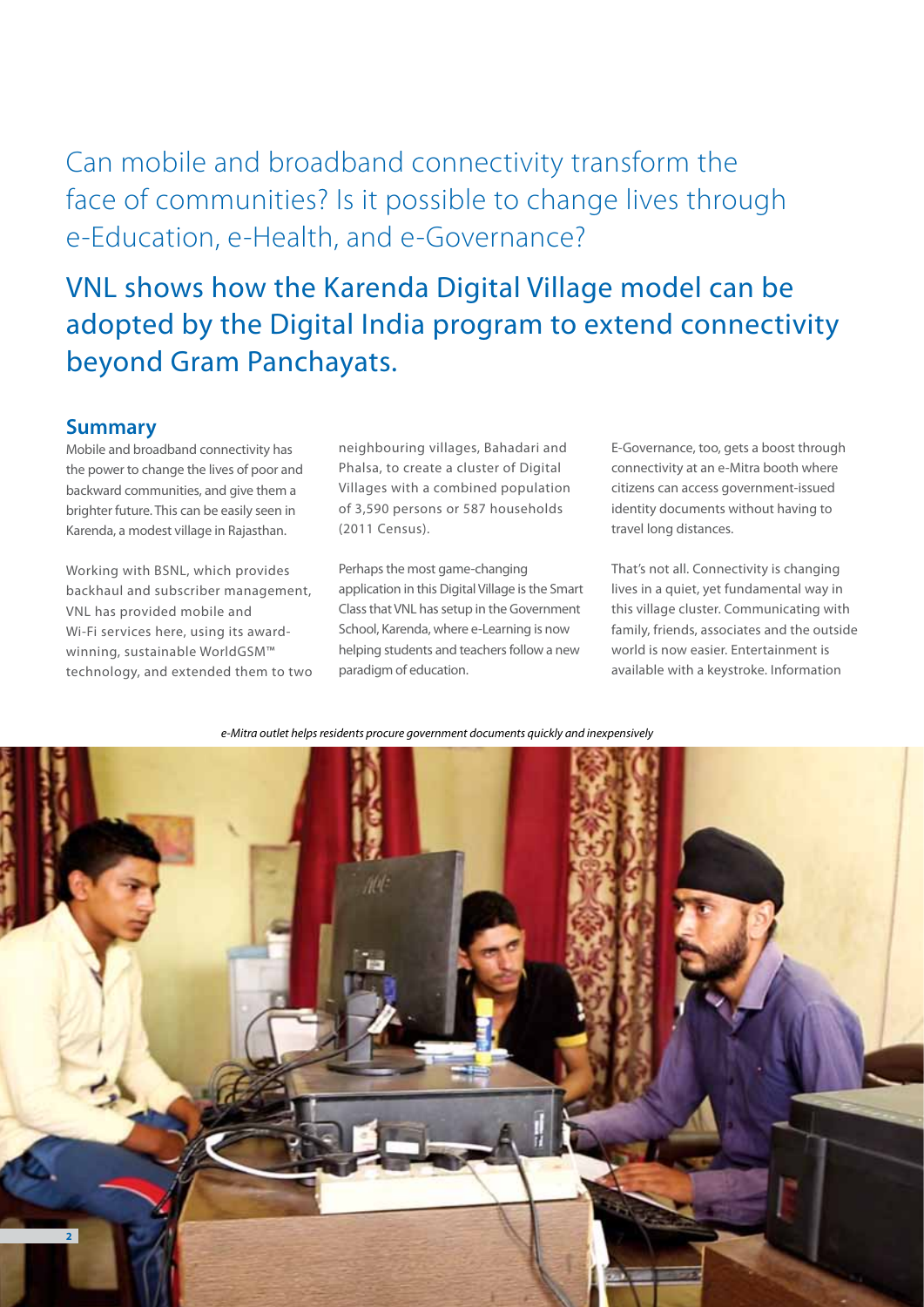

*Students learn more enthusiastically in the Smart Class at Government School, Karenda*



*Fingerprints being scanned for Aadhar card at the e-Mitra outlet*

on agricultural inputs and markets is now available. Banking and other commercial activities are accessible. Emergency and other health services are within reach. And governance is easier and more interactive.

India's Digital India program envisions connectivity upto the Gram Panchayat, or Block level. Karenda is a perfect example of how VNL can help extend the program's reach beyond, to the level of connected, Digital Villages.

Today, Karenda might look the same. But slowly and surely, lives are changing, and the future looks promising.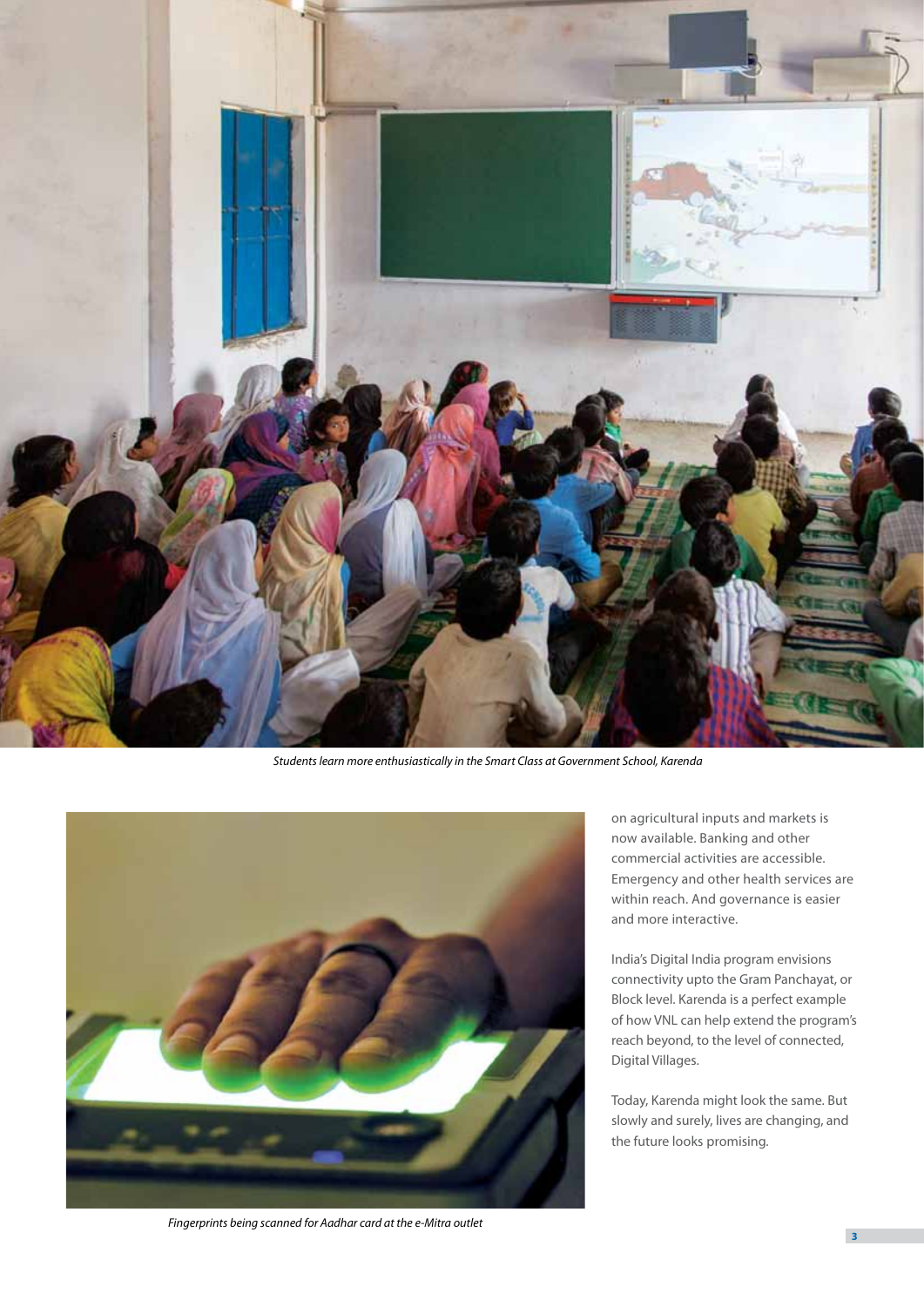#### **The Problem**

Though not far from Bhiwadi, a bustling industrial town in Rajasthan, Karenda (Gram Panchayat) village situated in Tijara Tehsil of Alwar District, had erratic mobile and data coverage at the best of times.

But Karenda was not just the perfect example of an underserved village. It also displayed the classic indicators of backwardness. As per the 2011 Census, it had an adverse female sex ratio of 882 (lower than the Rajasthan average of 928), and a literacy level of 58.34% (lower than the Rajasthan average of 66.11%), in a Muslim dominant population.

Agriculture is not the mainstay – of 1,086 workers classified as Main Workers, only 337 were cultivators (owner or co-owner) and 92 were agricultural labourers. But as many as 32% adult

males are classified as marginal workers (employed for less than 6 months) with a significant dependence on industrial units in neighbouring Bhiwadi.

Karenda has a humble Government School, which until recently ran classes upto the middle level, and now has been upgraded to higher secondary level. Because of prevalent poverty and conservatism, enrolment and attendance have never been upto the mark.

Health facilities are practically nonexistent, and for any government-related or legal work, the villagers had to travel to Tijara, some 30 km away.

#### **The Solution**

VNL deployed its WorldGSM™ solution with the objective of providing integrated mobile, broadband, broadcast and

surveillance services to this underserved village cluster.

The VNL site at Karenda is compact and energy-efficient. A triangular mast with mounted WorldGSM™ BTS, is powered by just six solar panels. The site covers an area with 5 km radius for voice telephony using GSM. The site also has a surveillance camera and an IP-based Public Address system which can be accessed via IP or by dialing a phone number connected over GSM for making important announcements in these villages.

The Wi-Fi Access Point receives 100 Mbps bandwidth from the BSNL exchange at Bhiwadi, and is delivered locally using APs and an omni-directional antenna. Hops were created to connect the three villages by IP-Radios to provide broadband at the three hotspot sites.



*Network connectivity schematic for connecting Blocks with Digital Villages*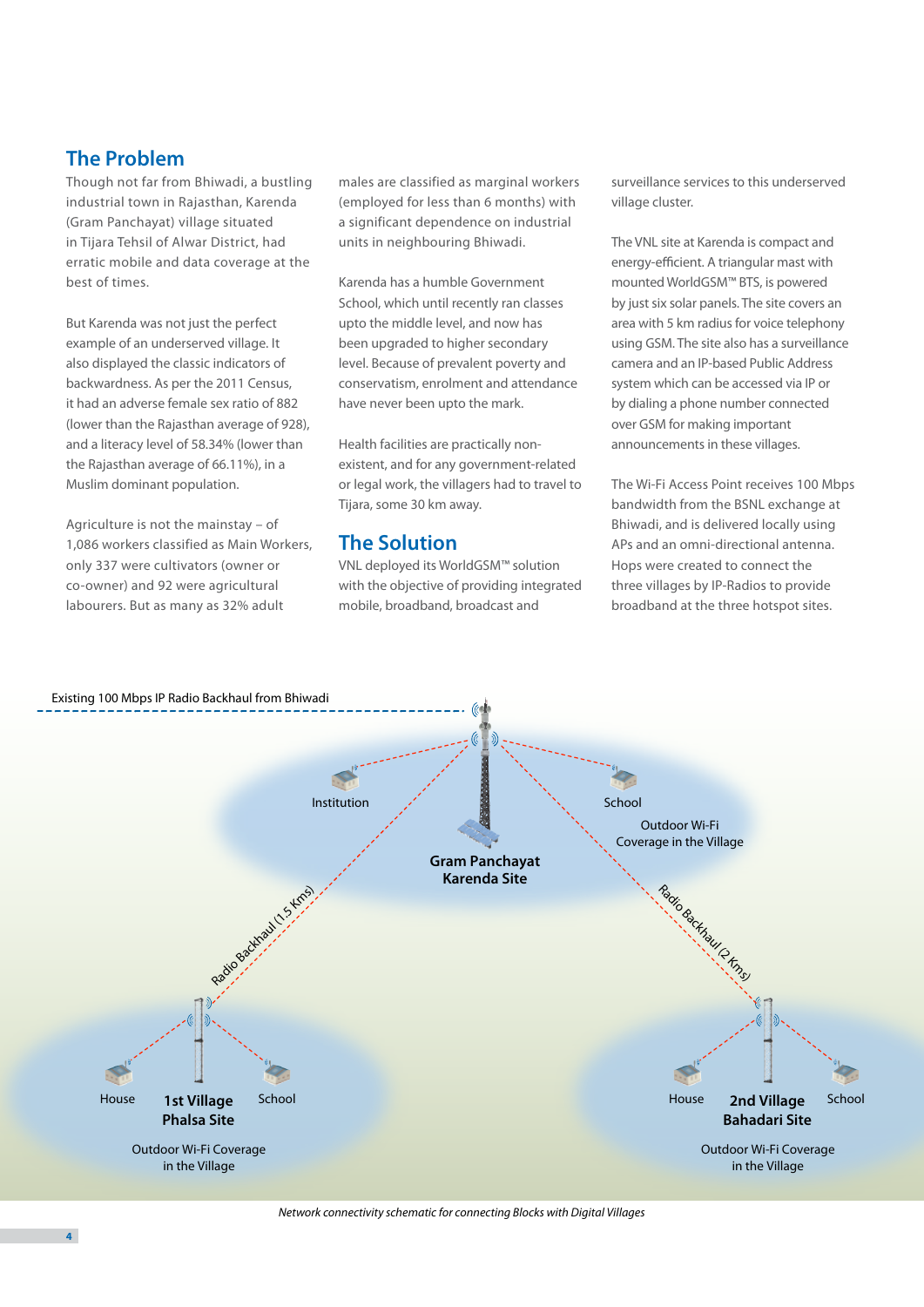Though access is ubiquitous, the Government School, Karenda is one of the biggest users of broadband services. VNL has installed an e-Learning system at the school, which provides a better, experiential learning platform for students as well as teachers.

The Digital Classroom has a large digital whiteboard, and a Linux based e-Learning platform for providing access to instant information via the Internet and pre-installed audio-visual content.

The Digital Classroom and the broadband connection are powered by VNL's PowerCube™ 300 – a solar-based power management solution mounted on the rooftop at the school.

#### **Benefits**

Digital Villages can help remove the digital divide that often exists in developing economies, enabling development to reach underdeveloped regions, and the country to leapfrog. Mobile and broadband connectivity are having just that impact in the Karenda cluster.

With cheaper devices proliferating in tandem, villagers are now connected to the world with a keystroke and a tap, and with family, potential employers and the government, enabling them to know and learn more, entertain and socialize, transact and bank, and generally work and live better. Facebook, WhatsApp, and Hotstar are already buzzwords, and villagers of all ages can be seen enjoying the benefits of digital connectivity.

But by far the most significant contribution has been e-Learning, that is now enabled in the Government School, Karenda. Learning has literally taken a leap through VNL's Digital Classroom. Children now access vast amounts of information and material using e-Learning and websites like YouTube and Google. This has had a significant impact on



attendance and has fired the imagination of the students and teachers alike.

Not far from the school, at the periphery of the village, an e-Mitra outlet has been established by an enterprising youngster from Karenda. This outlet uses computers, printers, scanners and photocopying machines to offer documentation services. Internet is accessed from the VNL broadband network, enabling instantaneous download and printing of identity documents like Aadhar cards, mark sheets, bio-datas, etc. Prior to this, the villagers would have to travel significant distances to access such services.

It's heartening to see the smiles on the faces of the children studying in the Government School, Karenda, the youth that eagerly connect to job sites looking for work, or even those that hang out on social media with their connected mobile phones. And even though parents and grandparents don't get the change that is underway quite in the same way, there's a palpable change in the air at Karenda.

The Digital India program envisages 250,000 digitally connected Gram Panchayats.

Karenda is the perfect model for extending digital connectivity to connect villages beyond that number, using VNL's innovative solutions.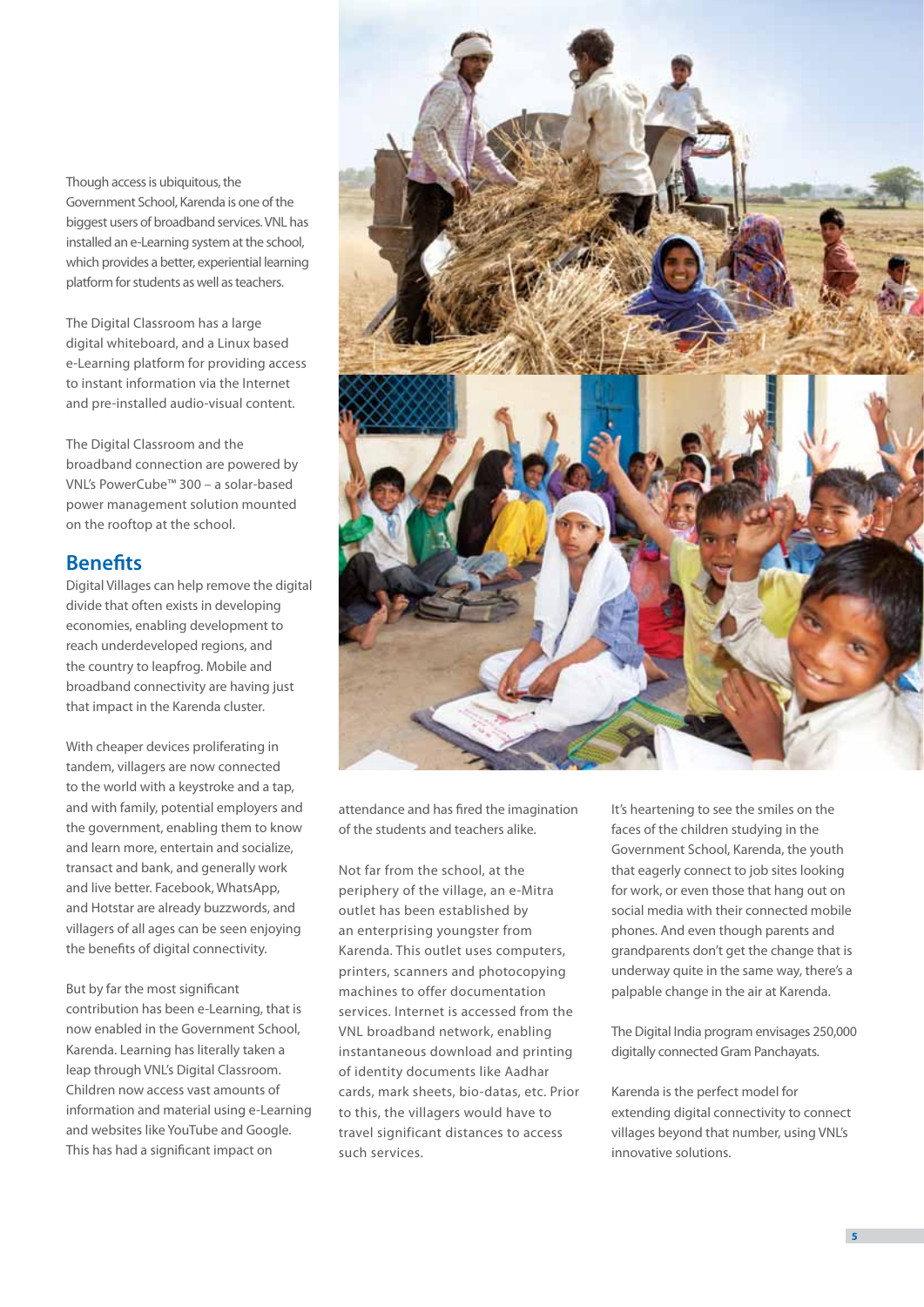



VILLAGES COvered

**3**

**690** GSM Subscribers

**509** Broadband Users

**150** Empowered students

**100%** solar powered sites



**"Internet is something new in our village, and is proving to be very useful. We don't have to run from pillar to post anymore, to make changes on documents like ration cards."**

Ganga Ram, Resident, Karenda



**"I can now talk to my friends and relatives in Saudi Arabia using WhatsApp, for free, which used to be a very expensive affair earlier"**

Rizwan, Grocery Shop Owner, Karenda



**"We can now access YouTube to learn about subjects beyond our text books."**

> Lukman, Student, Government School, Karenda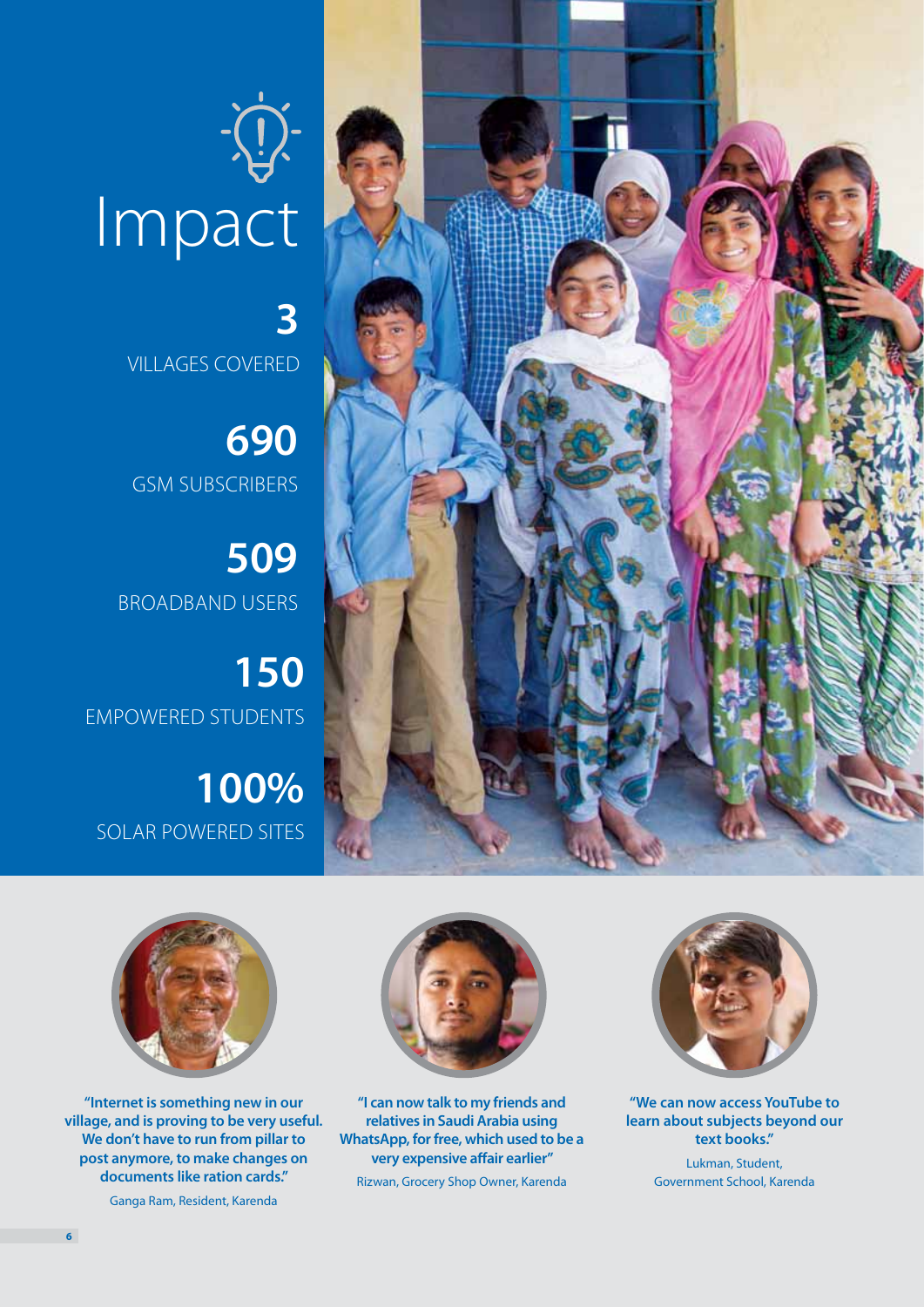



**"Now we don't have to travel 40 kms to the District Office to check the status of village related projects… Everything is now just a call away."**

Krishna, Deputy Sarpanch, Karenda



**"Technology creates a greater impact than traditional methods of teaching. Parents can see their children taking keen interest in studies because of the Smart Class."**

> Mahima Pandey, Principal, Government School, Karenda



**"My business is growing everyday. Customers from 20 nearby villages come to me for official and personal work. For them, the cost of getting jobs done has gone down appreciably."** 

Mohan Singh, Owner, e-Mitra outlet